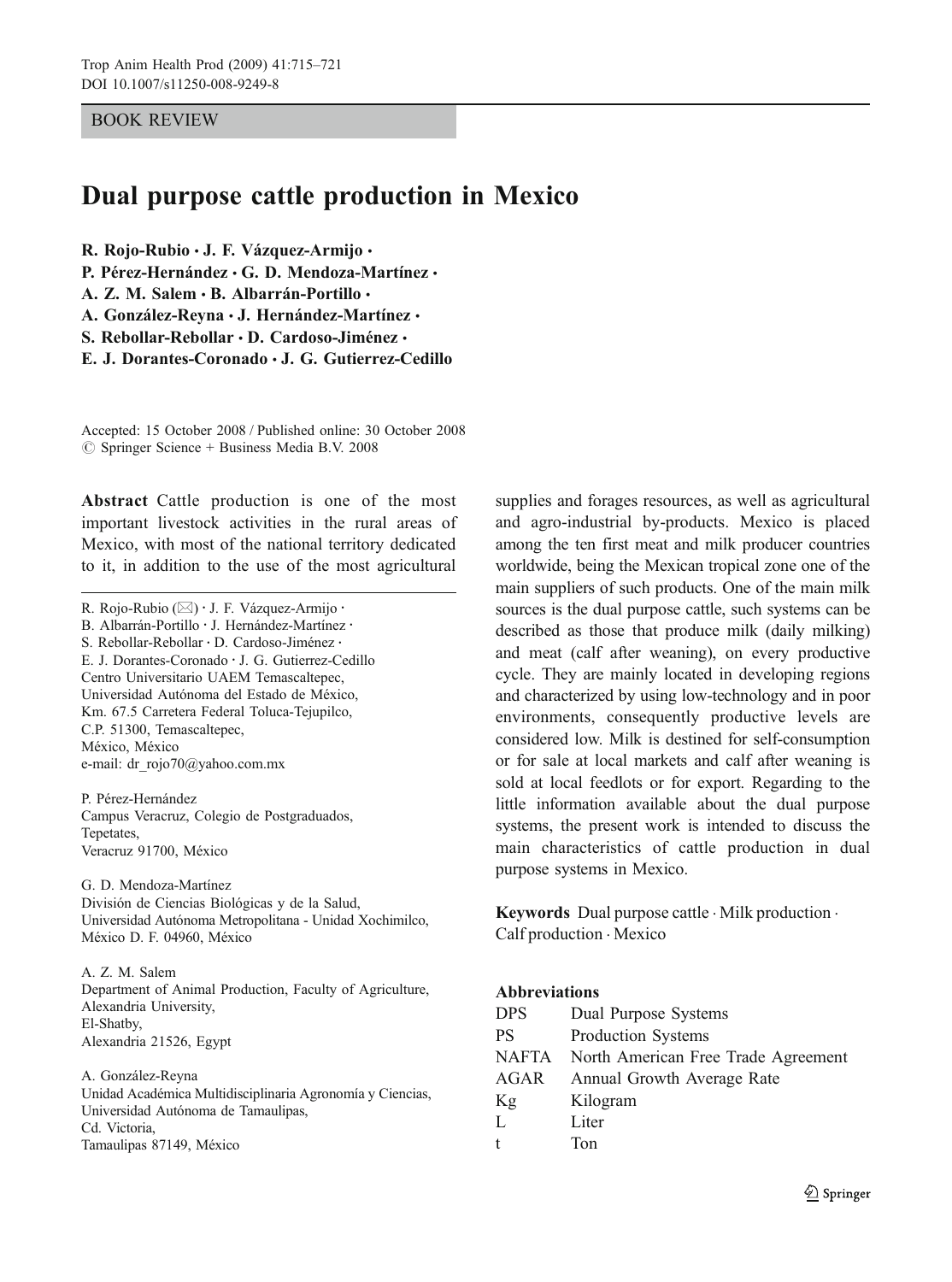| d  | Day     |  |  |
|----|---------|--|--|
| ha | Hectare |  |  |

## Introduction

Cattle production in Mexico represents one of the main activities of the agricultural sector in the country, due to the variety of climatic regions, and due to that, the country offers great amounts of beef and dairy products. Therefore it holds the seventh place in worldwide bovine meat production, with 4.1%, and tenth in worldwide dairy production, with 2.4% (SAGARPA [2005](#page-6-0); SAGARPA [2006](#page-6-0)).

Cattle production is carried out under different situations and production systems (PS), that vary from the traditional, low input, backyard type systems, principally operated by and oriented towards farming families and used as self-supply and income, to the hiinput, hi-technology as well as highly integrated and specialized dairy systems (Rivas and Holmann [2002](#page-5-0)). Management-wise, dual purpose systems (DPS) are classified as traditional or extensive and intensive or the combination of both, which is called semi-intensive.

The Mexican livestock industry has gone along the time through many changes, including the introduction of different dairy breeds, which has allowed the presence of a diversity of genotypes in the DPS in the country. Nonetheless, meat and milk production in Mexico has not to be self-sufficient, so it depends on the importations to meet the human demands (Magaña et al. [2006](#page-5-0)).

Currently, this sector is in a stand-by or uncertainty status, mainly induced by the world market globalization, particularly by the North American Free Trade Agreement (NAFTA), which allows the free importation of agricultural products and grains; in addition, the low terminal efficiency and productivity of the PS, in meat and milk production, besides, the lack of government development and the long term programs have responsible of this situation (Del Valle and Álvarez [1997](#page-5-0)).

The DPS is a system mostly suitable and developed for tropical regions of the world and the country and primarily its uses Zebu (Bos indicus) breeds as maternal lines and Brown Swiss, Braunvieh, Holstein, Jersey, Montbeliard and Simmental (Bos taurus), as paternal breeds. The system traditionally, uses undefined crossing schemes in an attempt to obtain, the highest hybrid vigor from both types of breeds. In a few instances, creole or native Bos taurus cattle has been used. It has two fundamental objectives, the first one, is milk production, regularly obtained manually and with the presence of the calf, to facilitate the milk let-down, and the second objective is the production of meat, in terms of the weaning calf (Rivera et al. [1989](#page-5-0); Espinoza-García et al. [2000](#page-5-0)). These farms present differences and peculiarities determined by climatic and geographic conditions, as well as social and cultural factors (Gómez et al. [2002](#page-5-0); Magaña et al. [2006](#page-5-0)). The present review attempts to discuss the main characteristics of cattle DPS Mexico.

## Dual purpose cattle production in Mexico

Dual purpose systems in tropical regions of Mexico are intended to produce meat and milk at low cost, but it also has an aggregated value, that is, a labor generating scheme, as well. In Tropical America, it is estimated that approximately 78% of the cattle population, are managed under this system and it contributes 40% of the milk production (Rivas and Holmann [2002](#page-5-0)). In Mexico, cattle of the tropical regions provides 20% and 44% of the milk and meat consumed, respectively (SAGARPA [2005](#page-6-0); SAGARPA [2006](#page-6-0)).

In Mexico, there are about 32 million head of cattle (SAGARPA [2006](#page-6-0)), 29% corresponds to cattle in DPS. This system of production is located in the tropical region, which covers 28% of the national territory (INEGI [2008](#page-5-0)). The land used in these areas of production is distributed in grazing lands (50%), induced pastures (25%) and agricultural crops (25%). In these regions, 80% of the DPS farms are located, and distributed, in several states, as follows, Veracruz (38%), Las Huastecas (Tropical regions in the states of Tamaulipas, San Luis Potosí, Hidalgo and Veracruz, (19%), Chiapas (16%) and Tabasco (8%) (Espinoza-García et al. [2000](#page-5-0); Gómez et al. [2002](#page-5-0); SAGARPA [2005](#page-6-0)).

The DPS is characterized by using the crosses from Bos taurus x Bos indicus breeds, and use of forages as main feed and single source for maintenance and milk production. In this system, calf remains with the cow, during a variable period and milking (Gallegos-Sánchez [1990](#page-5-0); Juárez et al. [1999](#page-5-0)).

Calf average weight gain was relatively low, reaching daily gains of 488 ( $\pm$  145 g d<sup>-1</sup>) at 4 months of age, 360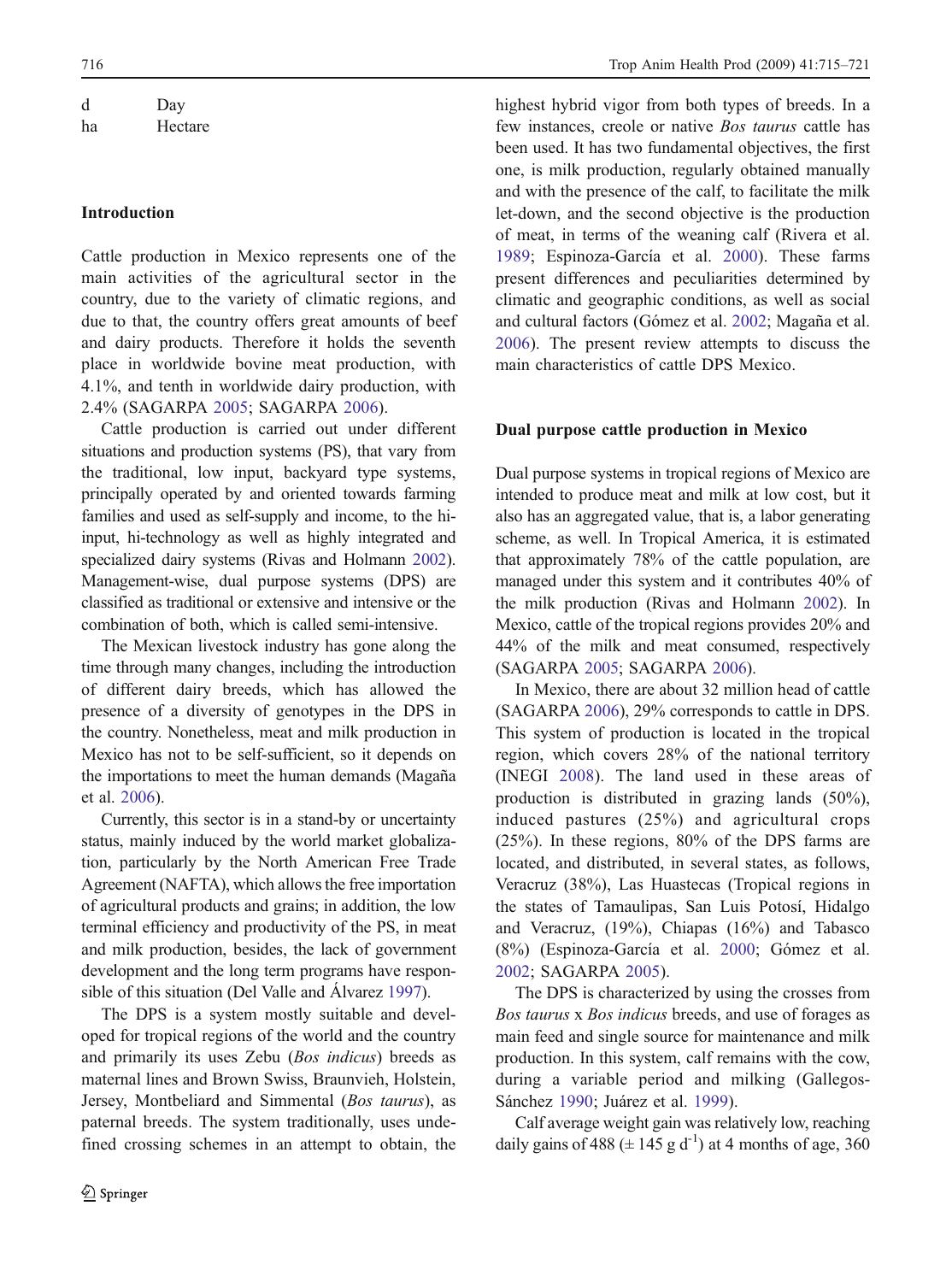$(\pm 97 \text{ g d}^{-1})$  at 7 months of age and 395 ( $\pm 81 \text{ g d}^{-1}$ ) at 10 months (Rodríguez-Chessani and Sordo [1995](#page-5-0)). The average weight at weaning was 150–156 Kg (González-Padilla [1993](#page-5-0); McDowell [1996](#page-5-0)). Calf mortality from the birth to weaning oscillates between 10 to 15%. In addition, 63% of the losses were occurred within the two first months (e.g. 45 and 18% during the first and second months, respectively), after birth. The principal reasons of death in the first seven months of age include nutritional deficiencies and infections, diseases, e.g. ecto and endo parasites; and respiratory and gastrointestinal diseases.

With regards to reproductive parameters, the main problems are, delayed puberty, long intervals between parturitions and low conception percentages. The interval between parturitions births exceeds 500 days, mainly caused by the extensive postpartum anoestrus period, originated by the negative effects exerted by suckling and the feeding of cows with grass, with no supplements (nutritional deficiencies), which inhibits the reestablishment of ovarian activity postpartum (Pérez-Hernández [1992](#page-5-0)).

# Statistics on Mexican dual purpose cattle production

Dual purpose cattle system produce as 1,600 million litter of milk annually that represents 19.5% of the national milk production per year and 50% of the meat production. Systems of production are very heterogeneous in management and productive parameters; nevertheless, the main differences are herd size, lactation days and milk yield (Table 1) (FIRA [2001](#page-5-0)).

In Mexico, the annual beef and milk production is reported as 1.5 million t and 10,000 million L respectively. Meat production had an annual growth average rate (AGAR) of 2.4% during the period of 1999–2000; and 1.8% for 2000–2005, while milk production had an AGAR of 3.0% during 1995–2005 (SAGARPA [2005](#page-6-0); SAGARPA [2006](#page-6-0)).

In 2005, the value of beef production was 4,108 million of Mexican pesos and the principal producers states were: Veracruz, Jalisco, Chiapas, Sonora and Chihuahua, contributing with 13.4, 11.4, 5.5, 5.1, and 4.9%, respectively (SAGARPA [2006](#page-6-0)); whereas for 2003, the value of national milk production was as 3 million of Mexican pesos (Magaña et al. [2006](#page-5-0)).

## Use of nutritional techniques

Pasture management and use of non-conventional forages

Traditionally, grazing lands and pastures have been managed as extensive grazing systems, with scarce or absent fertilization, giving rise to the problem of overgrazing, situation that compromises the system's sustainability. During the last ten years, concerns on the alarming grazing lands in vast regions in tropical zones has been on the rise; notwithstanding that, among the causes of these situations, the inappropriate regionalization of the grasslands, the inefficient management methods, lengthy droughts, over grassing, inefficient weed control among other causes, have been mentioned, it seems as thought the gradual loss of soil fertility, especially, the stressed diminution of easily assimilable nitrogen content is a weighty factor (Juárez et al. [1999](#page-5-0); Ruiz et al. [2005](#page-6-0)).

Apparently, the establishment of vast extensions with single crops, or grasses, in livestock producing areas has been the fundamental cause of such deterioration process. The scarce plant biodiversity in livestock areas, linked to the inefficient mechanisms of nutrients recycling, has taken its toll, to large extent in the imbalance of these ecosystems (Ruiz et al. [2005](#page-6-0)). In order to solve this problem, farmers have used as a technologic option, the use of multipurpose plants in the animal production systems, as there is a large variety of species available. In general, it has been determined that this forage source contains more than

Table 1 Basic characteristics of dairy production systems in Mexico.

| Characteristic               | Specialized Semi-specialized | Family-owned | Dual-purpose |             |
|------------------------------|------------------------------|--------------|--------------|-------------|
| Cows (head)                  | $300 - 400$                  | $180 - 200$  | $2 - 10$     | $30 - 40$   |
| Lactation days               | 305                          | $280 - 305$  | $210 - 260$  | $120 - 180$ |
| Milk yield (1 per cow per d) | $20 - 27$                    | $18 - 20$    | $6 - 12$     | $3 - 9$     |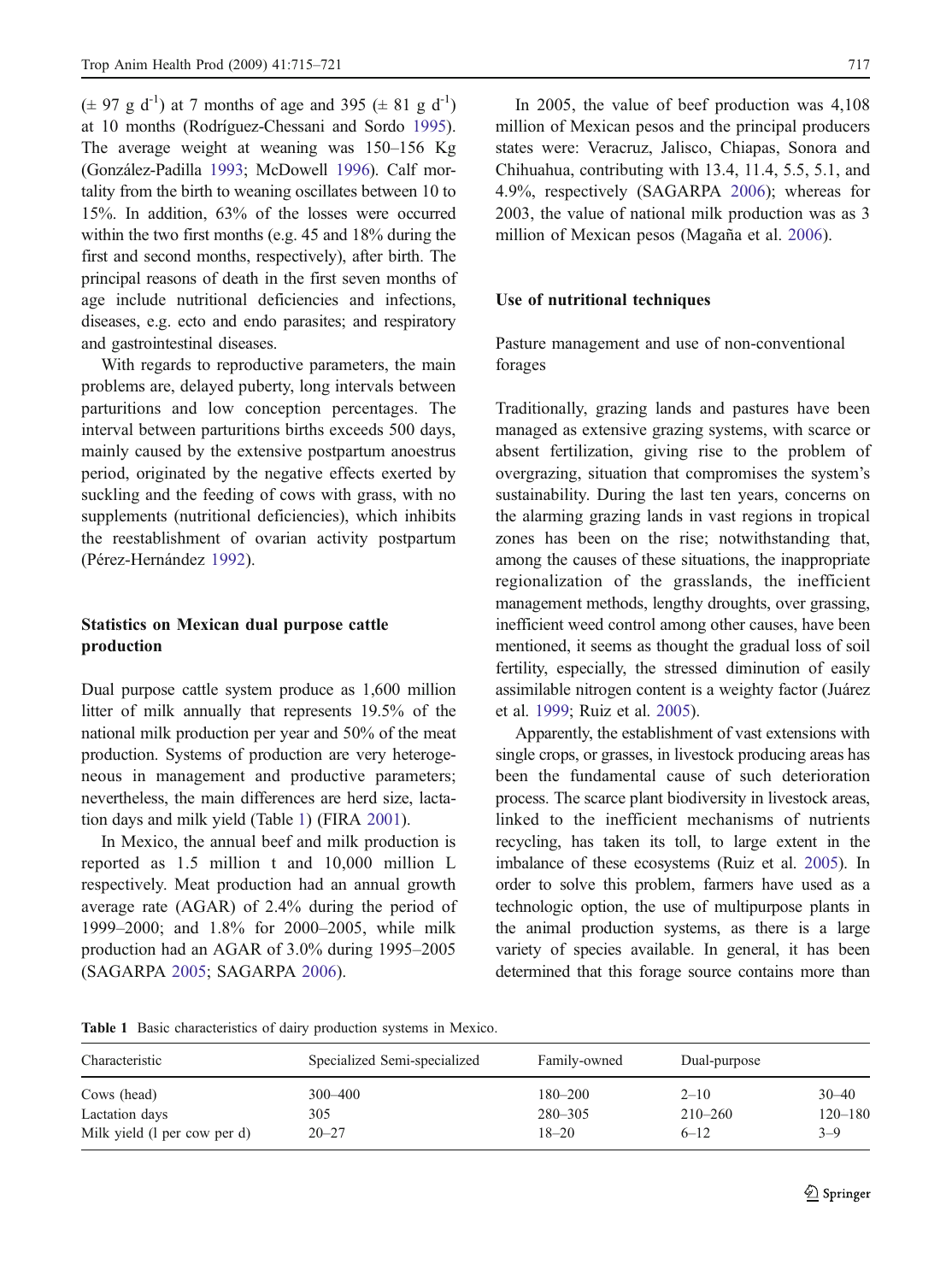18% protein seems to a doubling the protein amount present in grasses (Faría [2006](#page-5-0)). Within this context, the incorporation of legumes in the system of pastures is especially important because the high content of protein and its capability to improve soil fertility through the symbiotic fixation of the atmosphere nitrogen. Despite, there is broad knowledge in the legumes agronomic aspects, their use has not been wide-spread yet, as most of them show low persistence in grassing conditions or in association with grasses. One of the few exceptions seems to be pinto peanut (Arachis pintoi), a legume which has provided satisfactory results in grazing (Fernández-Baca [1992](#page-5-0); Ruiz et al. [2005](#page-6-0)).

The use of trees and bushes as forage sources is not fully understood, and despite the fact that there are several identified species, their usefulness in the feeding cattle is unknown and neither there is information on the nutritional quality and the plants' utilization methodology (Faría [2006](#page-5-0)).

The presence or introduction of trees and other plants as forage sources, the situation of introduces are new interactions and different dynamics, appearing as a vitally important component which is that of the agroforestry systems of livestock production (Murgueitio [1999](#page-5-0)), which is nothing but a livestock system whose components are trees, crops and animals, present on the same land.

The agrosilvopastoral systems are another option that farmers used, as their necessary to achieve new alternatives, biologically, economically and ecologically more sustainable than those traditional in the use of land, mainly compared to the grass grazing and single crop systems (Murgueitio [1999](#page-5-0)). Such systems have also a great potential for improving degraded grassing lands. In tropical regions, the integration of cattle and trees will tend to reproduce, partly, the ecological benefits provided by the original flora and contribute to reduce the negative ecological impacts of deforestation to create grasslands (Faría [2006](#page-5-0)).

Another option is the establishment of pastures with improved grasses and an appropriate implementation of technically improved grazing. Likewise, given the restrictions of forage availability along the year, the farmer can adopt technologies that guarantee forage availability for dry the season, such as forage preservation (hay, silage), the use of irrigation systems or turn to the use of energy and or protein (non-protein nitrogen and true protein) supplementation as alternatives sources (Castillo et al. [1999](#page-5-0)).

#### Feed supplementation

To decrease the negative effects of low forage availability during dry season, farmers must use protein and energy supplementation in a strategic manner. The high fiber and low nitrogen contents; and low digestibility of the grasses would suggest supplementation with protein, either as non-protein nitrogen or rumen bypass proteins (Nicholson et al. [1994](#page-5-0); Aguilar-Pérez [1997](#page-5-0); Castillo et al. [1999](#page-5-0)).

Despite that forages supply most of the mineral elements required by the animal, many of the forages have deficient and marginal levels for some elements; it is widely demonstrated that supplying macro and micro minerals in pre-mixes, offered ad libitum, is one of the most efficient ways to improve reproductive response from 5 to 50% in cattle (Corah [1996](#page-5-0); Franco [2006](#page-5-0)).

#### Use of reproductive techniques

One of the main problems detected in DPS is the low reproductive efficiency, characterized by extended postpartum anoestrus. This situation results in economic losses for the farmers because of the long parturition intervals. In order to solve it, there are several technologies available.

Restrictive suckling to control the cow-calf interaction

It has been demonstrated that suckling and nutrition are the main factors that determine postpartum anoestrus duration in dual purpose cows (Pérez-Hernández [1992](#page-5-0); Das et al. [1999](#page-5-0); Villa-Godoy and Villagómez [2000](#page-6-0)). Therefore, the regulation of the suckling stimulus, together with better feeding schemes are the best options for its reduce (Das et al. [1999](#page-5-0); Galina et al. [2001](#page-5-0); Pérez-Hernández et al. [2002a](#page-5-0)).

Several options that have been studied, at nonetheless, in dual purpose cows the calf's full weaning at days or weeks of age (precocious or temporary weaning), suckling restriction to short periods during the day (restricted suckling or controlled lactation) and delayed suckling are alternatives and easily to implement by farmer (Galina et al. [2001](#page-5-0); Pérez-Hernández et al. [2002b](#page-5-0); Hernández et al. [2006](#page-5-0)).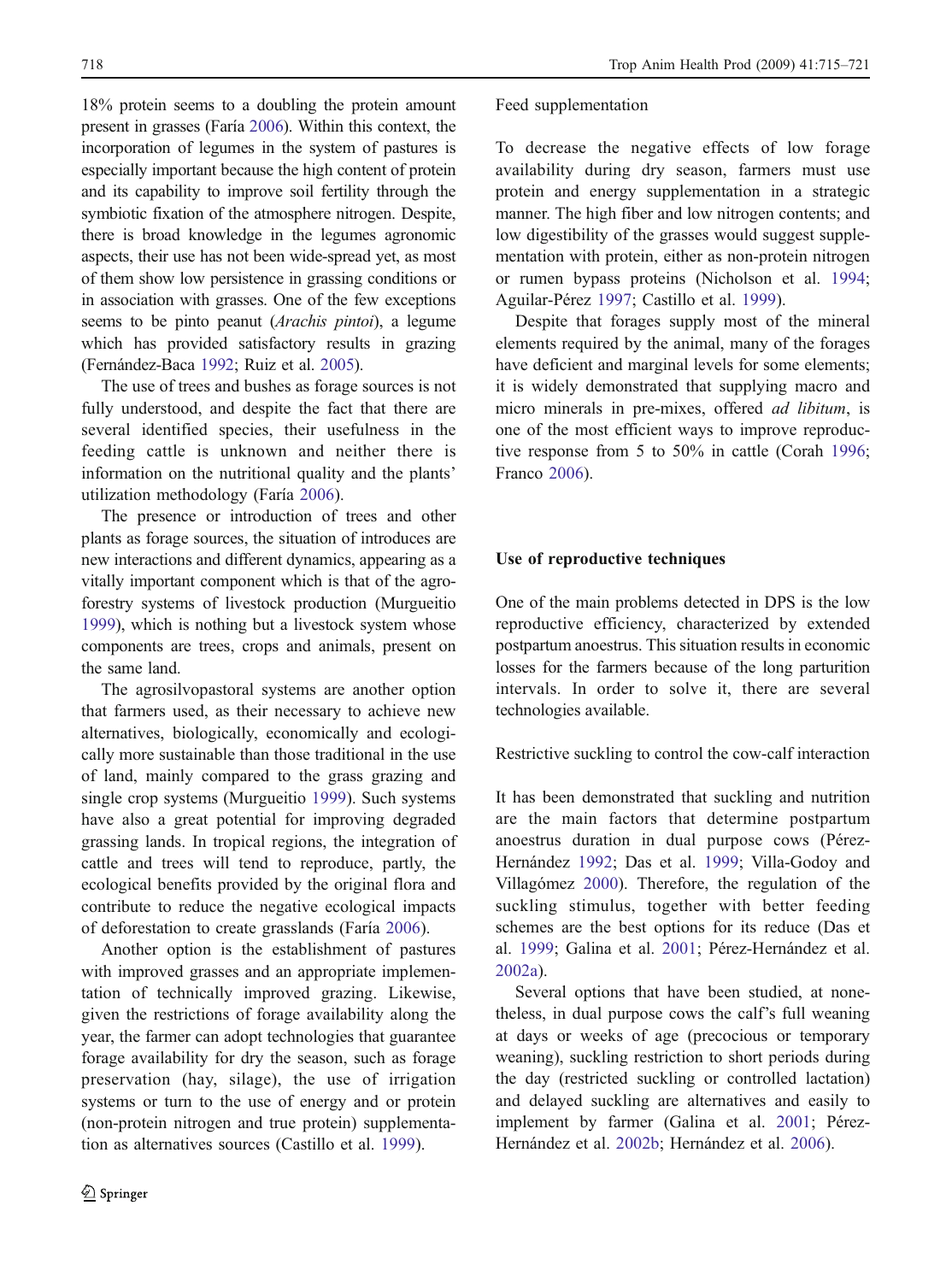#### Body condition and nutrition

Low availability and quality of grass, associated with a little or no use of feed supplements in the tropics, cause the un-fulfillment of the nutritional requirements of livestock (Villa-Godoy and Villagómez [2000](#page-6-0)) as well as low body conditions in the different physiologic states of the animal. Due to the aforementioned, the farmers are required to evaluate cow's body condition score before, at and after birth, so, based on such evaluation, elaborate programs to strategically supplemental feeding, mainly during forage low availability. It has been demonstrated that in Bos taurus x Bos indicus cows managed in dual purpose systems, with or without suckling, energetic supplementation during the postpartum period decreases in the interval birth-first ovulation-first estrous and to conception (Villa-Godoy and Villagómez [2000](#page-6-0)).

# Male effect

Another option available for farmers is to expose the cows to the bull few days after parturition, it has been demonstrated that this manage practice cows are able to have their first ovulation within 50 days after birth. This is a simple technique for the farmers to establish it in order to decrease the postpartum anoestrus (Burns and Spitzer [1992](#page-5-0); Pérez-Hernández et al. [2002a](#page-5-0); Espinoza et al. [2007](#page-5-0)).

## Sustainable dual purpose cattle

The challenge faced by dual purpose cattle in Mexico and Latin America is to achieve accelerated and sustained development, along with high terminal efficiency, which would then allow to meet the milk and meat demands of a fastly growing population, to guarantee the conservation of the natural resources (Rivas and Holmann [2002](#page-5-0)).

The use of foraging trees, shrubs and grasses can improve the soils' physical and chemical conditions, and decrease fertilization. Moreover, the coexistence of herbaceous, woody and grass plants allows the animals to have a variable source of food and the plants to have an equilibrated growth pace as well as decreasing the deterioration of pastures (Ruiz et al. [2005](#page-6-0)).

The agrosilvopastoral system with integrating trees, with cattle, alternatively or simultaneously increases the pasture's productivity. There are various options to farmers for adopt, such as the following: 1) specialized and intensive forage production systems, for cut forage, 2) Use of trees as live barriers (live fences, windbreaker curtains, etc); 3) Protein bank with foraging trees and legumes; and 4) Trees or shrubs scattered in grasslands, where animals grass directly with the trees. According to this technology, animals and hectare weight gain was improved, which is very important during the dry season. The calves under restricted suckling are able to improve their weight gain and reduce feeding costs for commercial food. This becomes important as most of the small farmers can not afford to purchase commercial concentrates to strategically feed dual purpose cows (Ruiz et al. [2005](#page-6-0); Magaña et al. [2006](#page-5-0)).

#### **Conclusions**

Dual purpose cattle have an enormous importance in tropical climates because of its low-investment requirements and its great flexibility. However, the high productivity levels are non existent; by means of improving its productivity and profitability.

Technologies such as controlled, restricted or delayed suckling and the strategic nutritional supplementation are viable option to farmer for implementation and decreasing the negative effects produced by the calf's presence and suckling in cows. To implement some of the strategies of suckling management and improve the productive and reproductive efficiency of dual purpose cattle exploitations must be taken into account and not to be affect calf's development, maintain lactation and milk production.

To optimize the use of grasses, the producers are required to adapt breeding seasons, to a restricted period of the year, seeking cows to become pregnant in early summer, either through artificial insemination or mounting.

The use of multipurpose trees in the agrosilvopastoral system is an option the dual purpose farmers to improve the soil nutrient recycling, preserve biodiversity and soil's organic matter, as well as reducing the negative environmental impact of dual purpose cattle exploitations with traditional management.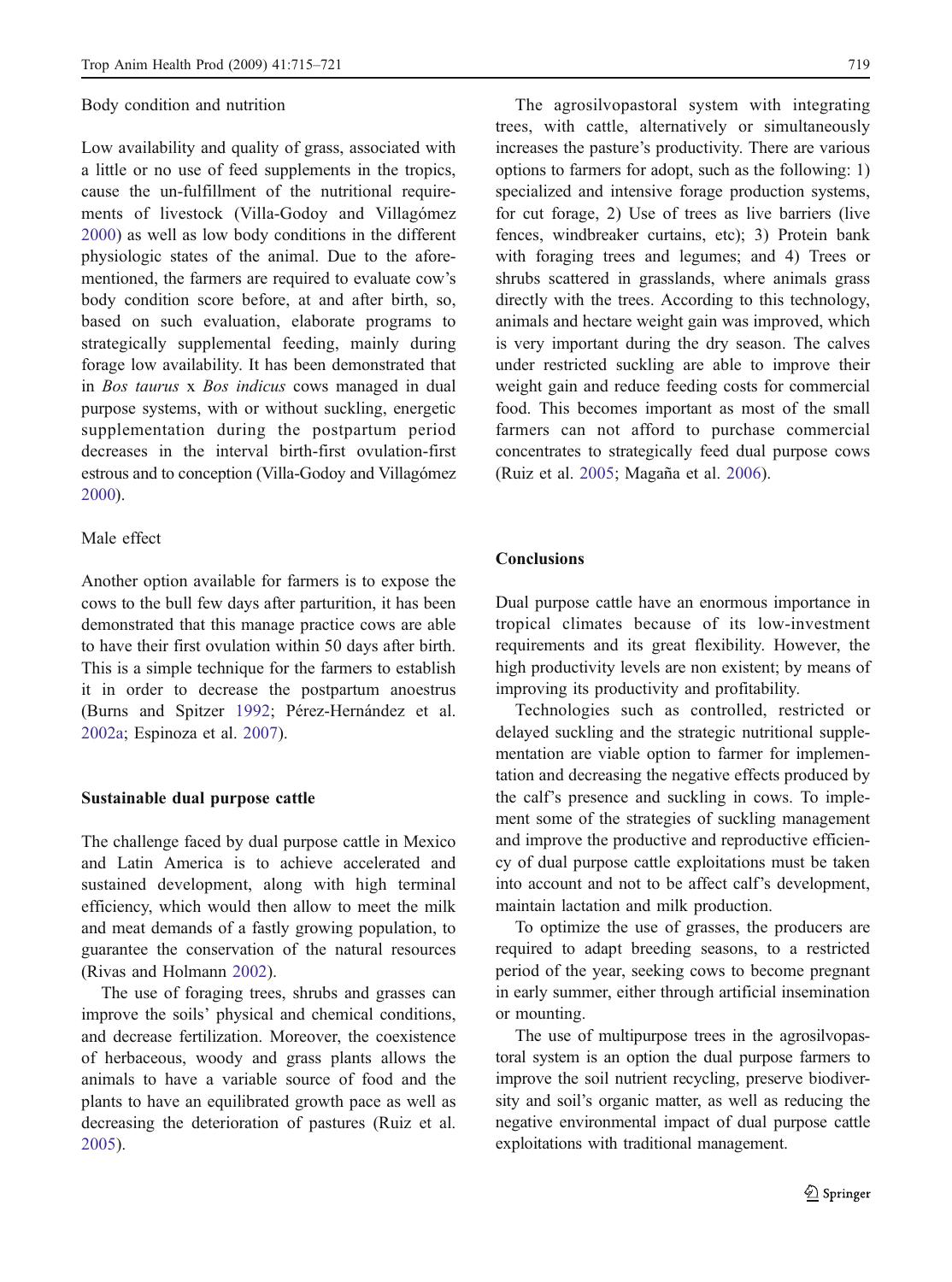### <span id="page-5-0"></span>References

- Aguilar-Pérez, C.F., 1997. Suplementación y productividad de vacas lactantes de doble propósito en praderas tropicales, Agrociencia, 31, 391–396.
- Burns, P.D., Spitzer, J.C., 1992. Influence of biostimulation on reproduction in postpartum beef cows, Journal of Animal Science, 70, 358.
- Castillo, G.P., Ocaba, Z., Mendoza, P., Gómez, S., Rubio, G., Livas, C., y Aluja, S., 1999. Complementos con base en melaza-urea para vacas de doble propósito del trópico veracruzano. Veterinaria México, 30, 125–133.
- Corah, L., 1996. Trace mineral requirements of grazing cattle. Animal Feed Science and Technology, 59, 61–70.
- Das, S.M., Forsberg, M., and Wiktorsson, H., 1999. Influence of restricted suckling and level of feed supplementation on postpartum reproductive performance of zebu and crossbred cattle in the semi-arid tropics, Acta Veterinaria Scandinavica, 40, 57–67.
- Del Valle, R.M.C., y Álvarez, M., 1997. La producción de leche en México en la encrucijada de la crisis y los acuerdos del TLCAN. In: Proceedings of XX International Congress of the Latin American Studies Association, Guadalajara, México April 1997, 18.
- Espinoza-García, J.A., Matus-Gardea, J.A., Martínez-Damián, M. A., Santiago-Cruz, M.J., Román-Ponce, H. and Bucio-Alanís, L., 2000. Análisis económico de la tecnología bovina de doble propósito en Tabasco y Veracruz, Agrociencia, 34, 651–661.
- Espinoza, V.J.L., López, R.A.,Palacios, A.E., Ortega, R.P., Ávila, N.S., y Murillo, B.A., 2007. Efecto del toro sobre el comportamiento estral de vacas Chinampas (Bos taurus) en una región tropical seca, Zootecnia Tropical, 25, 19–28.
- Faría, M.J., 2006. Manejo de pastos y forrajes en la ganadería de doble propósito. In: Memorias de X Seminario Manejo y Utilización de Pastos y Forrajes en Sistemas de Producción Animal, LUZ-FCV, Maracaibo, Venezuela, April 2006, 9.
- Fernández-Baca, S., 1992. Perspectivas de la producción de leche y carne en el trópico americano. In: S. Fernández Baca (ed.) Avances en la Producción de Leche y Carne en el Trópico Americano. FAO, Oficina Regional para América Latina y el Caribe. Santiago, Chile, 483–504.
- FIRA, 2001. Tendencias y oportunidades de desarrollo de la red lechera en México. Boletín Informativo, No. 317.
- Franco, M., 2006. Strategies to enhance fertility in dairy cattle during summer including use of cryopreservation of in vitro produced embryos, (unpublisehd. MSc Thesis, University of Florida).,
- Galina, C.S., Rubio, I., Basurto, H., and Orihuela, A., 2001. Consequences of different suckling systems for reproductive activity and productivity of cattle in tropical conditions, Applied Animal Behaviour Science, 72, 255–262.
- Gallegos-Sánchez, J., 1990. Efecto del retraso del amamantamiento en el restablecimiento de la función reproductiva en vacas Bos taurus x Bos indicus durante el período posparto, (no publicada, Tesis de Maestría,Colegio de Postgraduados, México).
- Gómez, C.H., Tewolde, A.M. and Nahed, J.T., 2002. Análisis de los sistemas ganaderos de doble propósito en el centro

de Chiapas, México, Archivos Latinoamericanos de Producción Animal, 10, 175–183.

- González-Padilla, E., 1993. Situación actual y perspectivas de la producción de leche en la ganadería de doble propósito en las regiones tropicales. In: Memorias del XVI Simposio de ganadería Tropical, Instituto de Investigación Forestal y Agropecuario, Secretaría de Agricultura y Recursos Hidraúlicos, Veracruz,México, 1–14.
- Hernández, C., Orihuela, A., Fröberg, S.,and Lidfors, L. M.,2006. Effect of restricted suckling on physiological and behavioural stress parameters in dual-purpose cattle in the tropics, Livestock Science, 99, 21-27.
- INEGI. 2008. Anuario estadístico de los Estados Unidos Mexicanos, Edición 2007. Instituto Nacional de Estadística, Geografía e Informática,ISSN 0188–8692, 158.
- Juárez, L.F.I., Fox, D.G., Blake, R.W., and Pell, A.N., 1999. Evaluation of tropical grasses for milk production by dualpurpose cows in tropical México,. Journal of Dairy Science, 82, 2136–2145.
- Magaña, M.J.G., Ríos, G.A., y Martínez, J.C.G., 2006. Los sistemas de doble propósito y los desafíos en los climas tropicales de México, Archivos Latinoamericanos de Producción Animal, 14, 105–114.
- McDowell, R.E., 1996. Sistemas ganaderos de doble propósito: situación actual y prioridades para el futuro. In: Curso de actualización: Aspectos nutricionales del ganado de doble propósito en el trópico,Tlapacoyan, Veracruz, 1–14.
- Murgueitio, E., 1999. Reconversión ambiental y social de la ganadería bovina en Colombia. Foundation of Agriculture Organization, Roma, World Animal Review, 93,2, 2–15.
- Nicholson, C.F., Blake, R.W., Urbina, C.I., Lee, D.R., Fox, D. G., and Van Soest, P.J., 1994. Economic comparison of nutritional management strategies for venezuelan dualpurpose cattle systems, Journal of Animal Science, 72, 1680–1696.
- Pérez-Hernández, P., 1992. Efecto del amamantamiento y presencia del macho en el restablecimiento de la actividad reproductiva postparto en vacas Bos taurus x Bos indicus en un sitema de rejeguería, (no publicada, Tesis de Maestría,. Colegio de Postgraduados, México).
- Pérez-Hernández, P., García-Winder, M., and Gallegos-Sánchez, J., 2002a. Bull exposure and an increased within-day milking to suckling interval reduced postpartum anoestrus in dual purpose cows, Animal Reproduction Science, 74, 111–119.
- Pérez-Hernández, P., García-Winder, M., and Gallegos-Sánchez, J., 2002b. Pospartum anoestrus is reduced by increasing the within-day milking to suckling interval in dual purpose cows, Animal Reproduction Science, 73, 159–168.
- Rivas, L., and Holmann, F., 2002. Sistemas de doble propósito y su viabilidad en el contexto de los pequeños y medianos productores en América Latina Tropical. In: Curso Internacional de Actualización en el Manejo de Ganado Bovino de Doble Propósito, Veracruz, México, November 2002, 1–38.
- Rivera, M.D., Núñez, R., y Fernández, S., 1989. Comportamiento reproductivo y productivo de vacas Holstein-Cebú y Suizo Pardo-Cebú en un hato de doble propósito, Revista Chapingo, 65*–*66, 31–33.
- Rodríguez-Chessani, M.A., y Sordo, M., 1995. Comportamiento productivo de becerros de doble propósito (nacimiento-